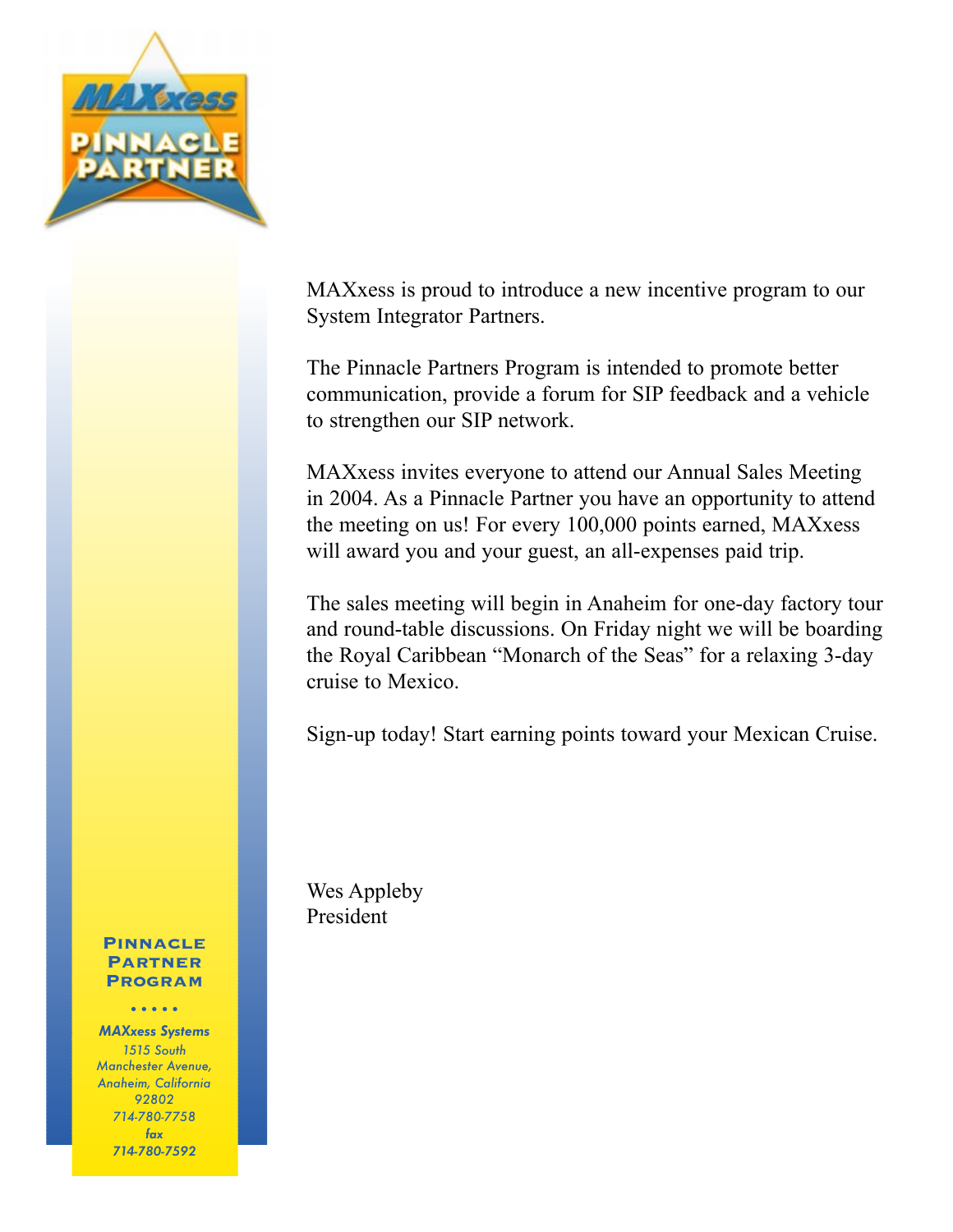

# **Program Overview**

- ◆ Pinnacle Partners Program has been launched to recognize our outstanding system integrators and reward you for your business!
- ◆ Pinnacle Partners is designed to be an annual rewards program, based on our fiscal year beginning each April.
- ◆ Every MAXxess system integrator is eligible. Just complete the application form and fax it back. **Deadline is June 15, 2003.**
- ◆ Rewards are based on points. Points will be awarded at a rate of one (1) point for every one (1) dollar purchased. Bonus points will be rewarded for specials and participation in numerous activities, per point schedule.
- ◆ When you reach 100,000 points you will receive an allexpenses paid invitation for two, to attend our annual sales meeting and awards excursion in June 2004.
- ◆ You may want to use this program as a sales contest in your own organization.

#### Pinnacle **PARTNER PROGRAM**

•••••

MAXxess Systems 1515 South Manchester Avenue, Anaheim, California 92802 714-780-7758 fax 714-780-7592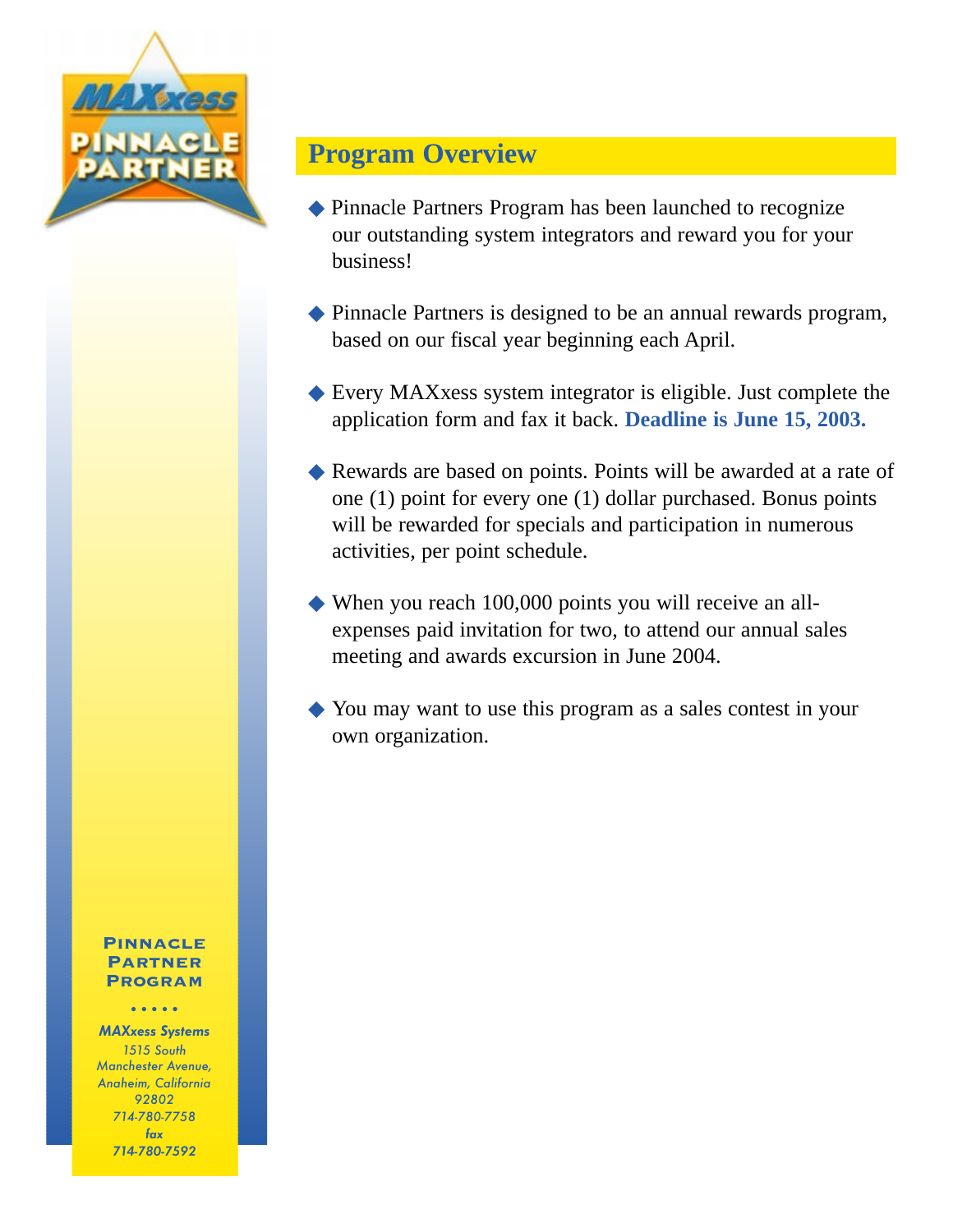

# **Frequently Asked Questions 1**

### **Who is eligible?**

All MAXxess system integrators are eligible for the Pinnacle Partner Program. One authorized company representative (owner, president, general manager, etc.) must fax or mail a completed application form by **June 15, 2003**.

#### **When do I start earning points?**

The program official start date is April 1, 2003 and ends on March 31, 2004. Complete an application by June 15, 2003 and points will be retroactive to April 1, 2003.

#### **How do I earn points?**

For every one (1) dollar in product you purchase from MAXxess you will earn one (1) point. Products must ship before March 31, 2004 to earn points. Points will also be awarded for increased business, based on percentage of growth over last year. A minimum of 50,000 points and 25% growth is required.

#### **How can I earn bonus points?**

Bonus points are available for hosting a MAXxess end-user seminar, attending training, hosting end-user training, attending regional shows or meetings, end-user referrals for "application articles", case studies for quarterly newsletter, and finally special quarterly incentives.

#### **How do I receive credit for bonus points?**

Submit a "Request for Bonus Points" located on the bottom of the registration form. "Request for Bonus Points" forms must be submitted within 30-days of the activity, signed by an authorized MAXxess representative. A signed copy will be returned to you for your records.

#### **How many points do I need to win?**

Once you have reached 100,000 points you will receive an invitation for two people. If you reach 200,000 you will receive 2 invitations for 4 people.

#### **Can I attend the annual meeting if I don't earn 100,000 points?**

Yes, everyone is encouraged to attend the meeting. Anyone who has reached a minimum of 50,000 points will receive an allowance based on percentage of points earned. Example: 50,000 points is 50% of the goal. MAXxess will pay for 50% of your trip.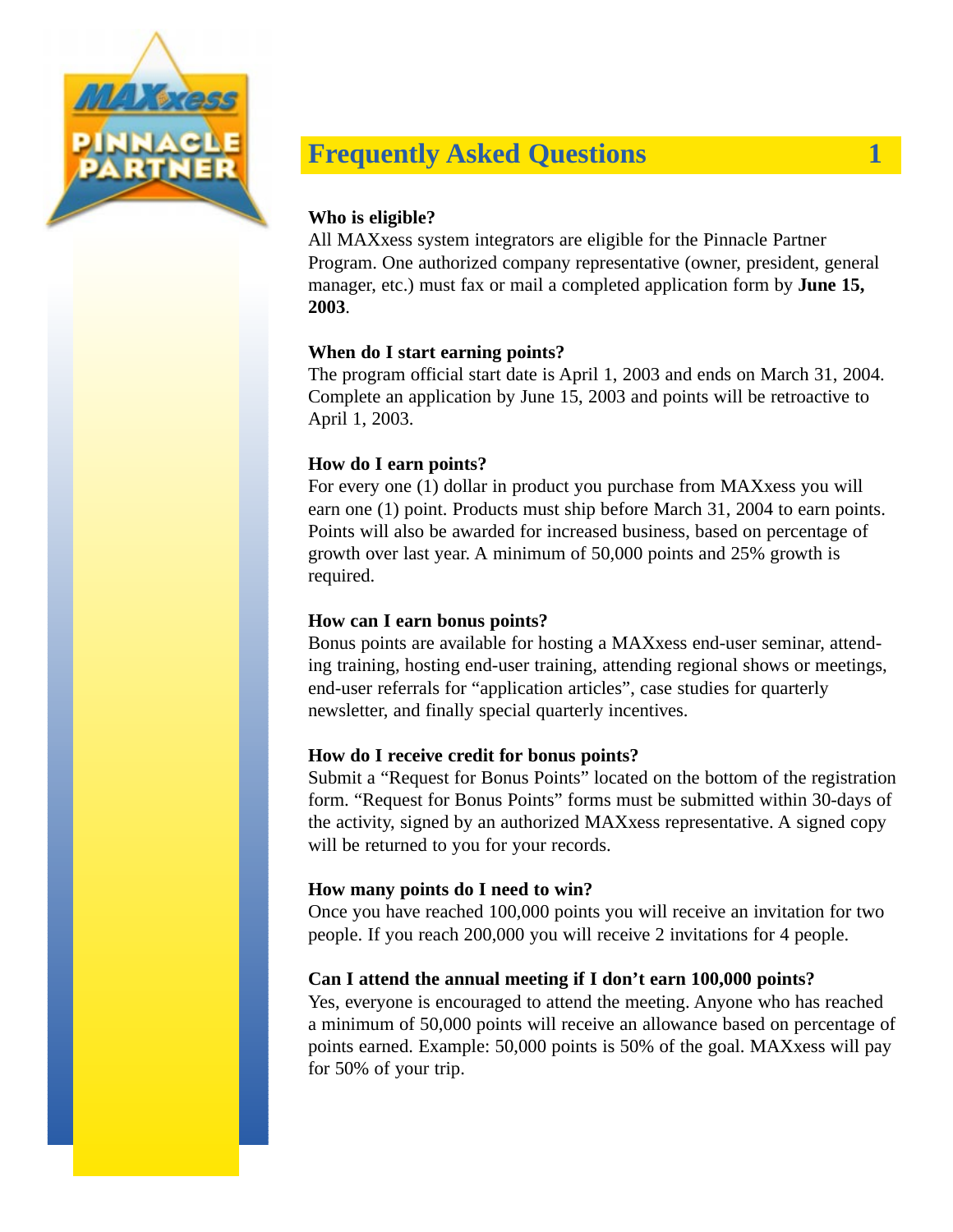

# **Frequently Asked Questions 2**

### **What if I don't get a minimum of 50,000 points?**

Anyone who does not reach a minimum of 50,000 points can purchase the trip through the MAXxess special group rate.

#### **What if I earn more than 100,000 points?**

Use the additional points towards a second invitation or receive a 1% cash back rebate.

### **Can I redeem my points for cash value?**

No. Points have no cash value and can only be used towards the annual sales meeting offer. POINTS ARE NOT TRANSFERRABLE. Only authorized system integrators and their employees are eligible.

### **Is there anyway to lose points?**

Yes, points will be deducted for returns or cancelled orders.

### **How do I keep track of my points?**

MAXxess will send out quarterly statements keeping you informed of your points.

### **How will I know about special incentives?**

Each quarter MAXxess will send mailing and email announcements for special bonus point opportunities.

### **When will winners be confirmed?**

Confirmation will be sent out on May 1, 2004.

### **What do I do if I have questions or problems?**

Call customer service at **1-800-842-0221** or e-mail **sales@maxxesssystems.com**.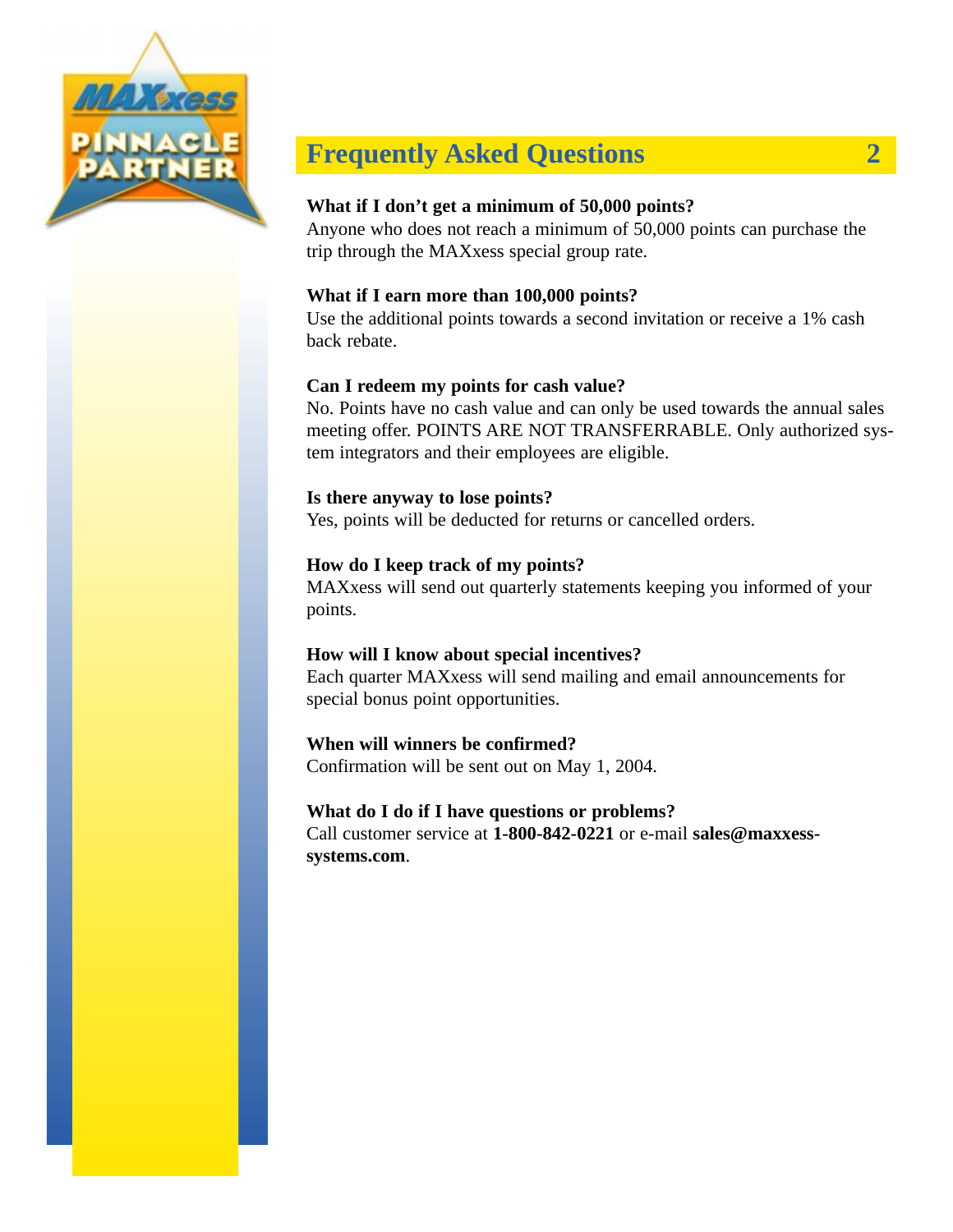

# **Pinnacle Partner Point Structure**

### **Sales Numbers**

One (1) point will be awarded for every one (1) dollar in MAXxess purchases.

### **Increased Sales**

In order to qualify for increased sales points, you must have at least one full year in sales history and a minimum of 50,000 points accumulated for this year. Points will be awarded as follows:

**25%** growth from previous year = 2,500 bonus points **50%** growth from previous year = 5,000 bonus points **75%** growth from previous year = 7,500 bonus points **100%** growth from previous year = 15, 000 bonus points

## **Other Activities**

**Host end-user MAXxess Seminar**  Each Session  $= 1,000$  bonus points

**Host end-user MAXxessTraining Classes** Per paid attendee = 200 Bonus Points

**Attend MAXess Training Classes** Each employee that attends  $= 150$  Bonus Points

**Participate in Regional Shows or Meetings** (must be pre-approved) Each event  $= 500$  Points

**Referrals for End-user "Application Articles"** Each referral that results in published article  $= 1,500$  Bonus Points

**Referral for a News Release** Each referral that results in published release  $= 750$  Bonus Points

**Provide an Article/Idea for MAXxess Quarterly Newsletter** Each article published  $= 250$  Bonus Points

**Quarterly Specials**, To Be Announced = Points will vary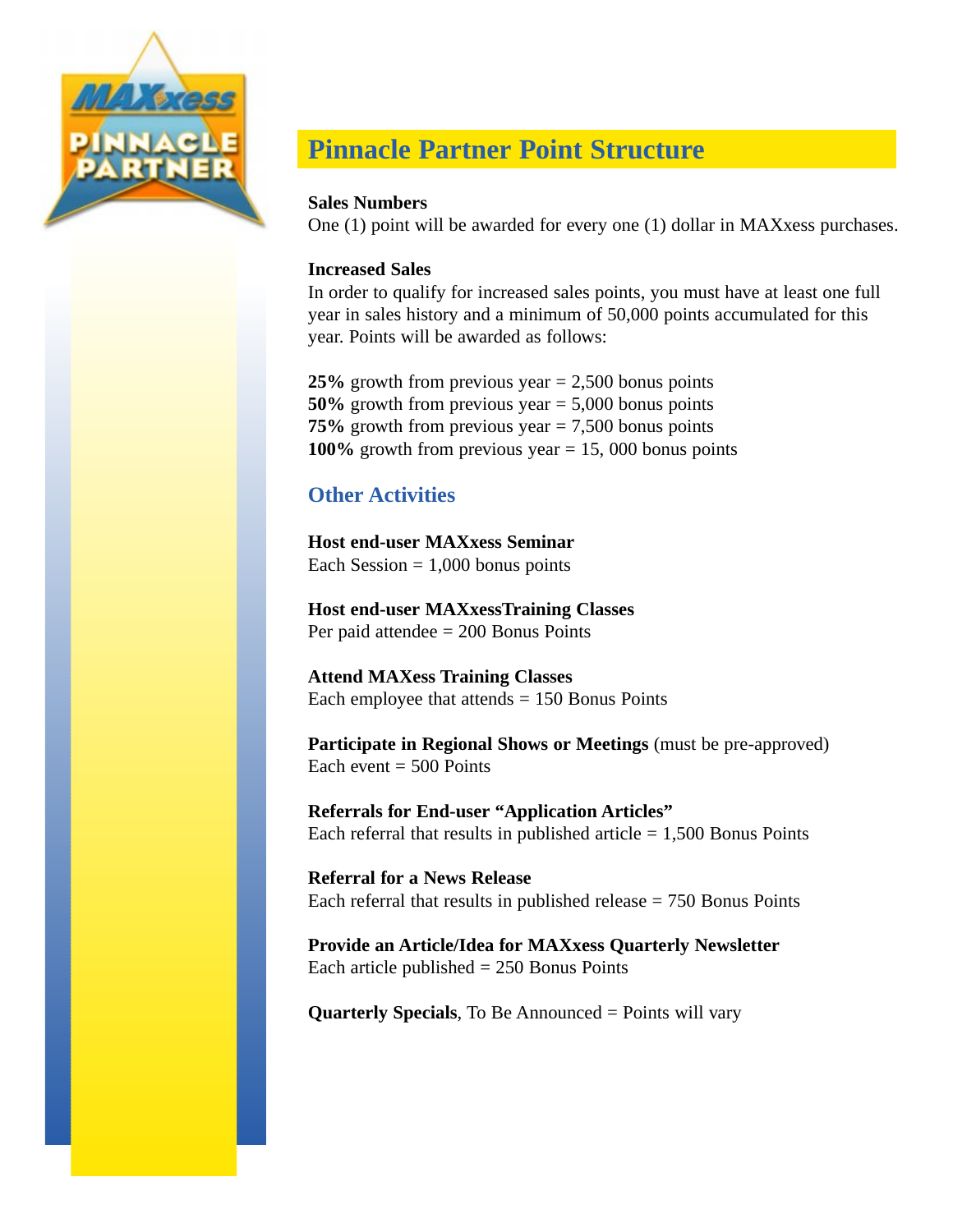

# **MAXxess Annual Sales Meeting Agenda**

The date is to be determined. The window is the first two-weeks of June.

**Cocktail Reception** Thursday Evening

**Meetings** Friday

**Board Ship** Friday Afternoon

**Ship Departs** Friday Evening

**Mexico Excursions** Saturday **or Golf Tournament**

**Awards Cocktail Reception Sunday** 

**Depart Ship** Monday AM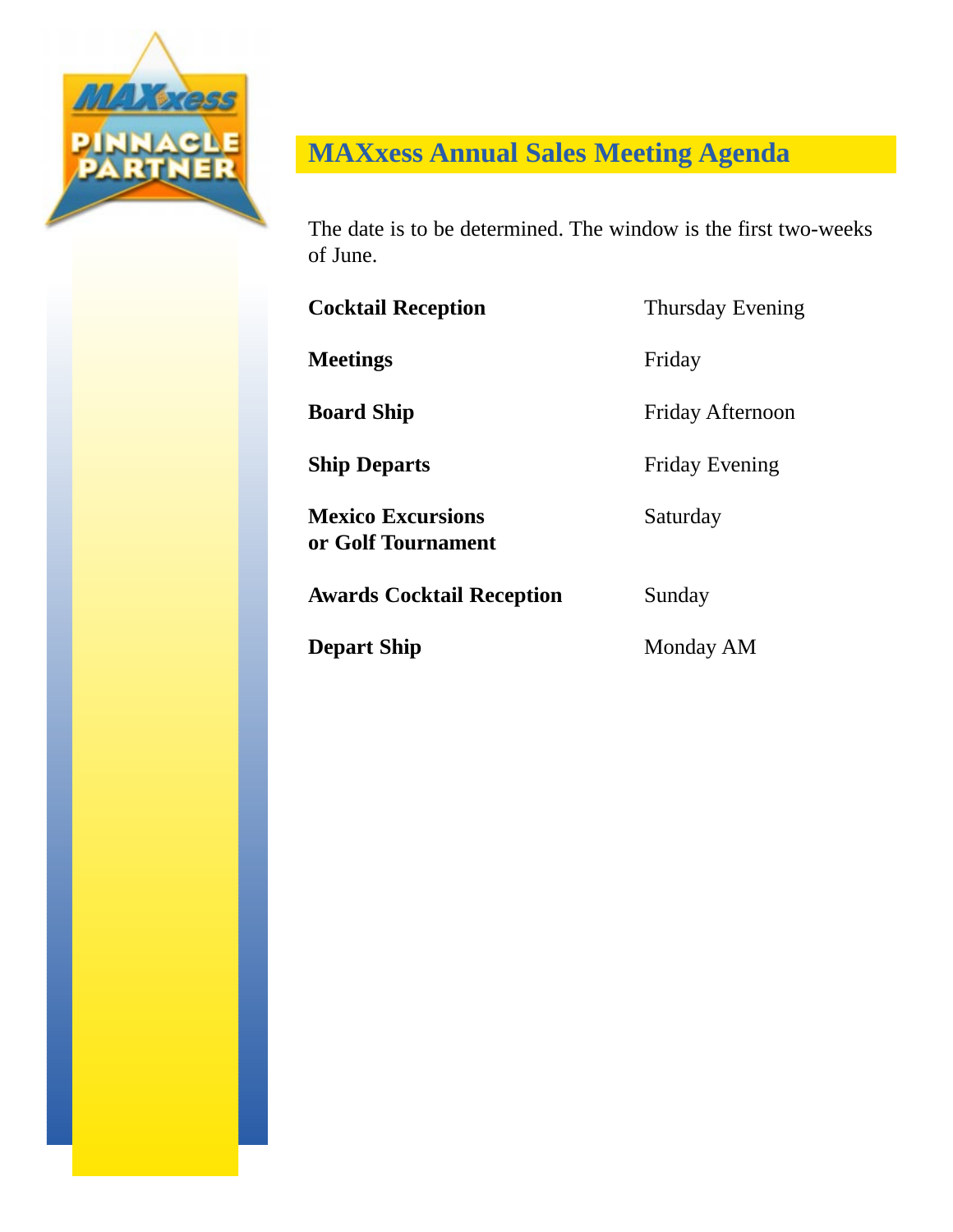

# **Aboard "Monarch of the Seas"** 1

### **Ocean View Staterooms**

Each Stateroom is appointed with twin or queen accommodations, private bathroom, vanity area, television, radio and phone.

## **Dining**

The variety is endless. There is the main dining room, serving five course



meals nightly. Enjoy breakfast, lunch or dinner in the Windjammer Café, offering spectacular views in a casual atmosphere. For late night cravings, there are amazing midnight buffets including a chocolate extravaganza. There are even ShipShape menus available for those with nutritional awareness in mind.

## **Entertainment**

The Viking Crown Lounge offers spectacular vistas by day and turns into a dance club at night. If you're interested in top 40 dance music or 70's tunes there is a Night Club on board. The Sound of Music Lounge brings you Broadway-style reviews and headline entertainment. First-run movies are shown daily at the ships cinema.

### **Casino**

Casino Royale is a little bit of Las Vegas with games for all levels. The casino features electronic slot machines, video poker, blackjack, craps, roulette and Caribbean Stud Poker. Lessons are available for the novice players.

## **Shopping**

Boutiques of Centrum offers distinctive storefronts with an array of merchandise from perfume and jewelry to cruise wear. Savings of up to 25% off U.S. retail prices.

## **ShipShape Fitness Center**

Get a great workout in a first class fitness center. Go for a seaside jog or join aerobics

and stretch classes. Use free weights, star steppers, treadmills, stationary bikes and other exercise machines. Or, just lie back and enjoy one of the many body-pampering amenities.